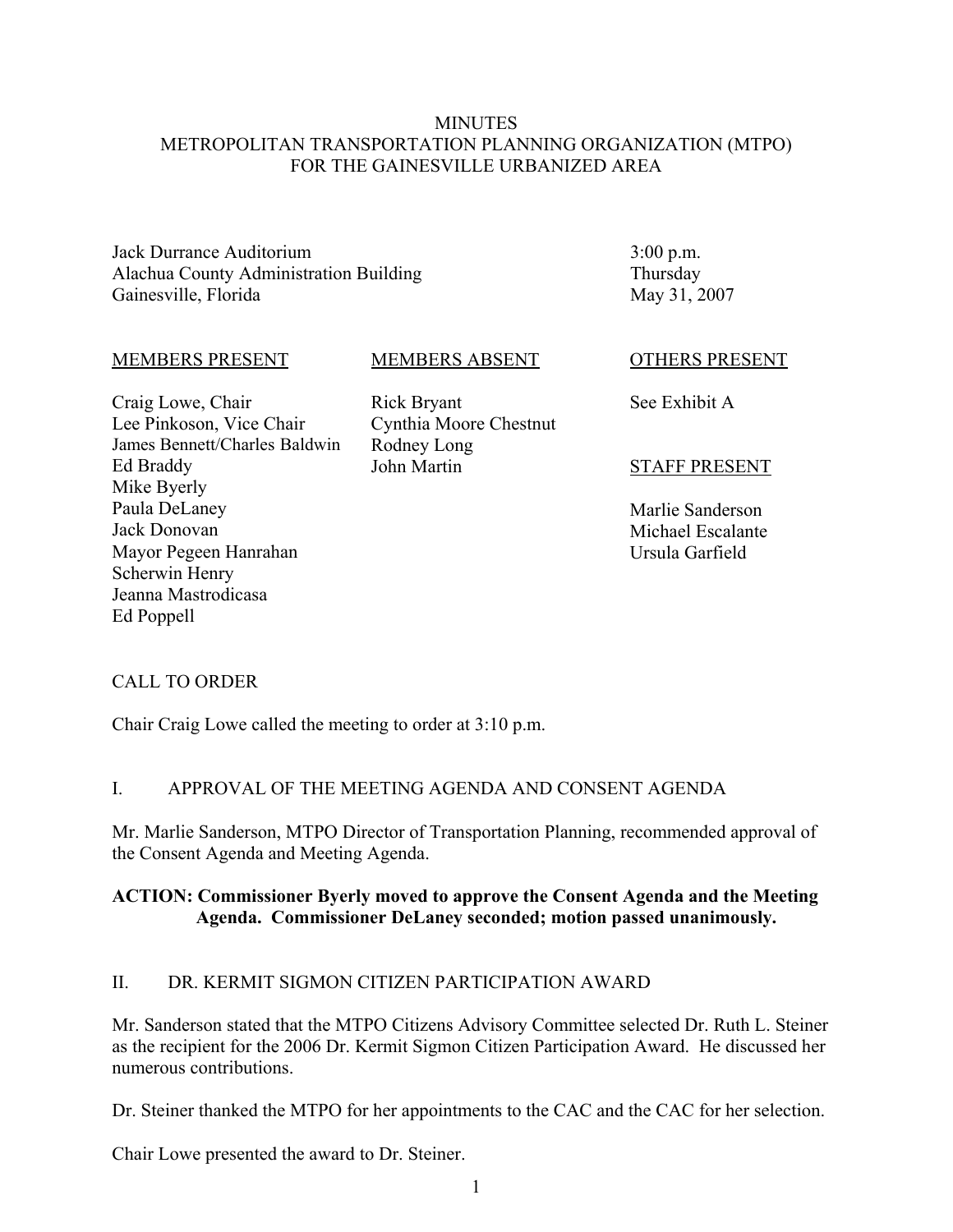#### III. YEAR 2025 COST FEASIBLE PLAN AMENDMENT PUBLIC HEARING

#### A. WELCOME AND OPENING REMARKS

Chair Lowe welcomed citizens to the public hearing.

#### B. COST FEASIBLE PLAN AMENDMENT

Mr. Sanderson stated that the University of Florida is requesting a Project Development and Environmental Study as soon as possible for the following project in the adopted Year 2025 Needs Plan:

*the reconstruction of the intersection of Archer Road and SW 16<sup>th</sup> Avenue (State Road 226), including a two-lane extension of Shealy Drive to connect to Gale Lemerand Drive,* and the reconstruction of Archer Road between SW 16<sup>th</sup> Avenue and Gale Lemerand *Drive as a transit mall/emergency access road.* 

He noted that this project is not included in the MTPO's adopted *Cost Feasible Plan*. He discussed the project and answered questions

### C. PUBLIC COMMENTS AND QUESTIONS

Chair Lowe asked if there were any members of the public who would like to comment on the Year 2025 Cost Feasible Plan amendment.

Mr. Sergio Quintana discussed his concerns regarding congestion on S 16<sup>th</sup> Avenue.

Ms. Linda Dixon, University of Florida Facilities, Planning and Construction Assistant Director, stated that a traffic study will be conducted for this project.

### D. CLOSE PUBLIC HEARING

Chair Lowe closed the public hearing.

#### IV. YEAR 2025 COST FEASIBLE PLAN AMENDMENT- ARCHER ROAD AT SW 16TH AVENUE AREA

Mr. Sanderson stated that a rollcal vote was necessary to amend the plan.

#### **ACTION: Commissioner Byerly moved to amend the Year 2025 Livable Community Reinvestment Plan Cost Feasible Plan to include as Priority # 6 the Archer Road/ SW 16th Avenue Sub-Area Project F as shown in Exhibit B. Commissioner Donovan seconded. Mr. Sanderson conducted a rollcall vote. The results are as follows:**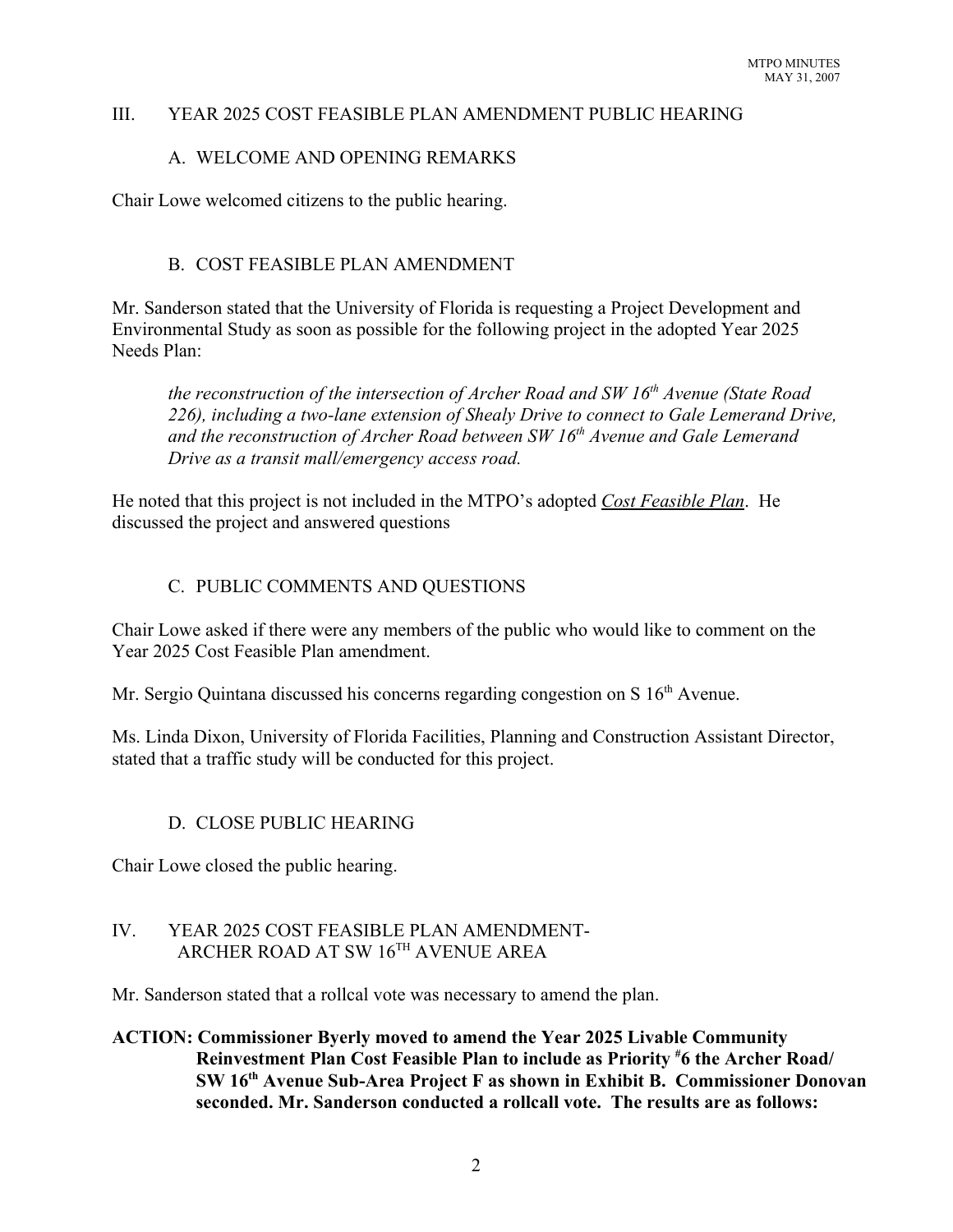#### **CITY COUNTY**

| <b>Commissioner Donovan</b>      | <b>Yes</b> |     |
|----------------------------------|------------|-----|
| <b>Commissioner Henry</b>        | Yes        |     |
| <b>Commissioner Mastrodicasa</b> | Yes        |     |
| <b>Commissioner Pinkoson</b>     |            | Yes |
| <b>Commissioner Braddy</b>       | <b>Yes</b> |     |
| <b>Commissioner Byerly</b>       |            | Yes |
| <b>Commissioner DeLaney</b>      |            | Yes |
| <b>Chair Lowe</b>                | <b>Ves</b> |     |

#### **Motion passed.**

#### V. YEAR 2025 LONG RANGE PLAN AMENDMENT- SAFETEA-LU COMPLIANCE DOCUMENT

Mr. Sanderson stated that federal law requires that the MTPO's Livable Community Reinvestment Plan be consistent with requirements in the Safe, Accountable, Flexible, Efficient Transportation Equity Act- A Legacy for Users (SAFETEA-LU) by June 30, 2007. He said that the MTPO needs to amend the Plan in order to meet this requirement.

#### **ACTION: Commissioner Pinkoson moved to amend the Year 2025 Livable Community Reinvestment Plan to include Appendix A- SAFETEA-LU Transportation Planning and Programming Requirements (as amended by SAFETEA-LU Sections 3005, 3006 and 6001). Commissioner DeLaney seconded. Mr. Sanderson conducted a rollcall vote. The results are as follows:**

|                                  | <b>CITY COUNTY</b> |
|----------------------------------|--------------------|
| <b>Commissioner Henry</b>        | Yes                |
| <b>Commissioner Mastrodicasa</b> | Yes                |
| <b>Commissioner Pinkoson</b>     | Yes                |
| <b>Commissioner Braddy</b>       | Yes                |
| <b>Commissioner Byerly</b>       | Yes                |
| <b>Commissioner DeLaney</b>      | Yes                |
| <b>Commissioner Donovan</b>      | Yes                |
| <b>Chair Lowe</b>                | Yes                |
|                                  |                    |

**Motion passed.**

#### VI. TRANSPORTATION IMPROVEMENT PROGRAM (TIP) AMENDMENT

Mr. Sanderson stated that the Florida Department of Transportation (FDOT) is requesting that MTPO amend its current TIP to include the Interstate at Newberry Road (State Road 26) Interchange Ramp Safety Project. He said that this amendment would allow FDOT to begin the project in the current fiscal year.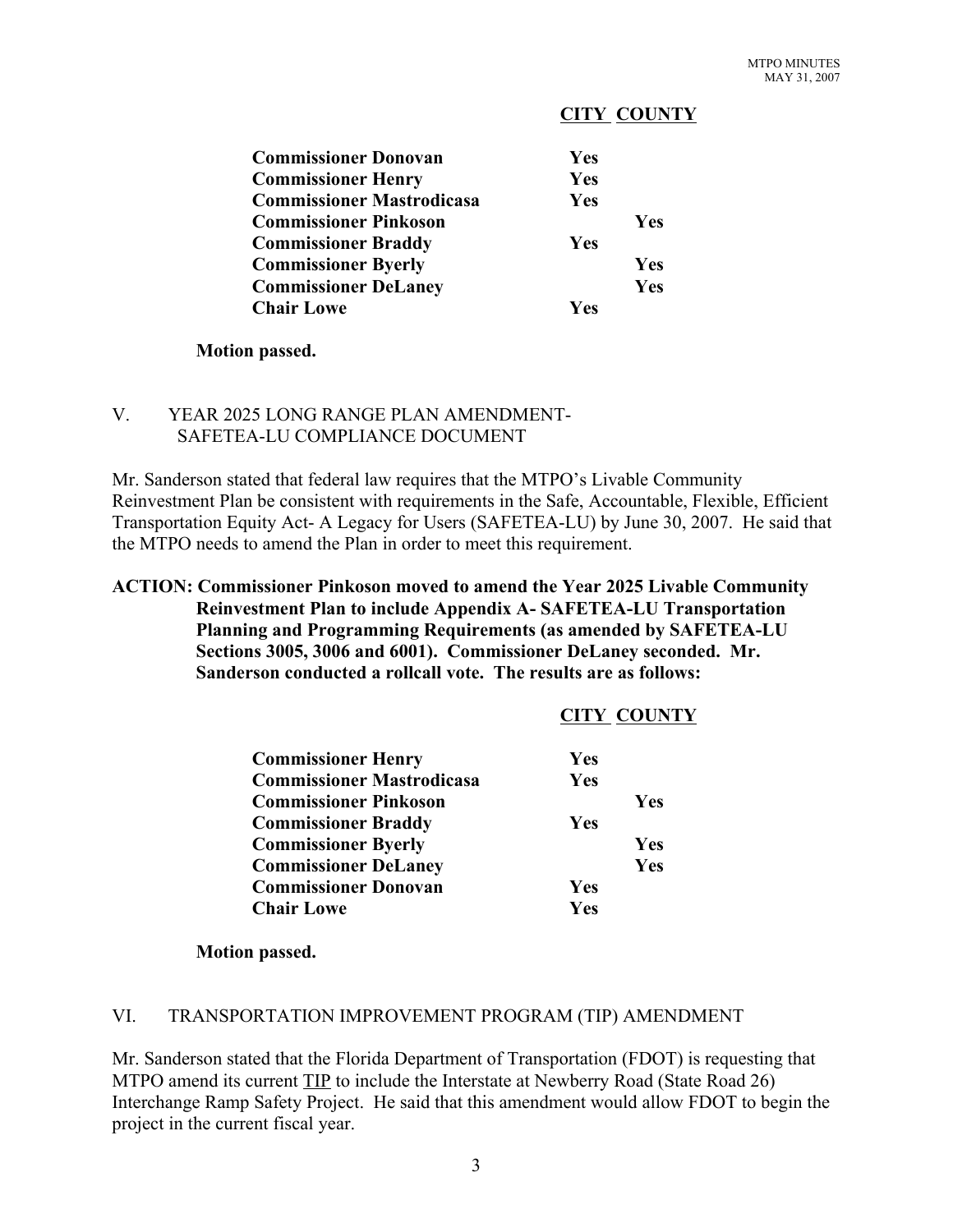**ACTION: Commissioner Pinkoson moved to amend the Fiscal Years 2006/2007 - 2010/2011 Transportation Improvement Program to include the Interstate 75 at Newberry Road (State Road 26) Interchange Ramp Safety Project [FN # 2129498]. Commissioner Henry seconded. Mr. Sanderson conducted a rollcall vote. The results were as follows:**

#### **CITY COUNTY**

| <b>Commissioner Mastrodicasa</b> | Yes |     |
|----------------------------------|-----|-----|
| <b>Commissioner Pinkoson</b>     |     | Yes |
| <b>Commissioner Braddy</b>       | Yes |     |
| <b>Commissioner Byerly</b>       |     | Yes |
| <b>Commissioner DeLaney</b>      |     | Yes |
| <b>Commissioner Donovan</b>      | Yes |     |
| <b>Commissioner Henry</b>        | Yes |     |
| <b>Chair Lowe</b>                | Yes |     |

#### **Motion passed.**

#### VII. TRANSPORTATION IMPROVEMENT PROGRAM

Mr. Sanderson stated that the TIP is the most important document that is approved annually by the MTPO. He noted that this year's document authorizes about \$17.4 million in Federal funds for projects within the Gainesville Metropolitan Area (GMA) in the first fiscal year. He added that, in order for Federal funds to be spent in the GMA, they must be approved by the MTPO and included in this report.

Mr. James Bennett, FDOT District Planning Manager, discussed the Archer Road Rail/Trail cost increases and noted that there are cost increases affecting all transportation projects.

Ms. Teresa Scott, City of Gainesville Public Works Director, discussed the W. 6<sup>th</sup> Street Rail/Trail.

#### **ACTION: Commissioner DeLaney moved to approve the Fiscal Years 2007/2008 - 2011/2012 Transportation Improvement Program. Commissioner Donovan seconded. Mr. Sanderson conducted a rollcall vote. The results were as follows:**

#### **CITY COUNTY**

| <b>Commissioner Pinkoson</b>     |            | <b>Yes</b> |
|----------------------------------|------------|------------|
| <b>Commissioner Braddy</b>       | <b>Yes</b> |            |
| <b>Commissioner Byerly</b>       |            | <b>Yes</b> |
| <b>Commissioner DeLaney</b>      |            | Yes        |
| <b>Commissioner Donovan</b>      | <b>Yes</b> |            |
| <b>Commissioner Henry</b>        | <b>Yes</b> |            |
| <b>Commissioner Mastrodicasa</b> | <b>Yes</b> |            |
| <b>Chair Lowe</b>                | Yes        |            |

**Motion passed.**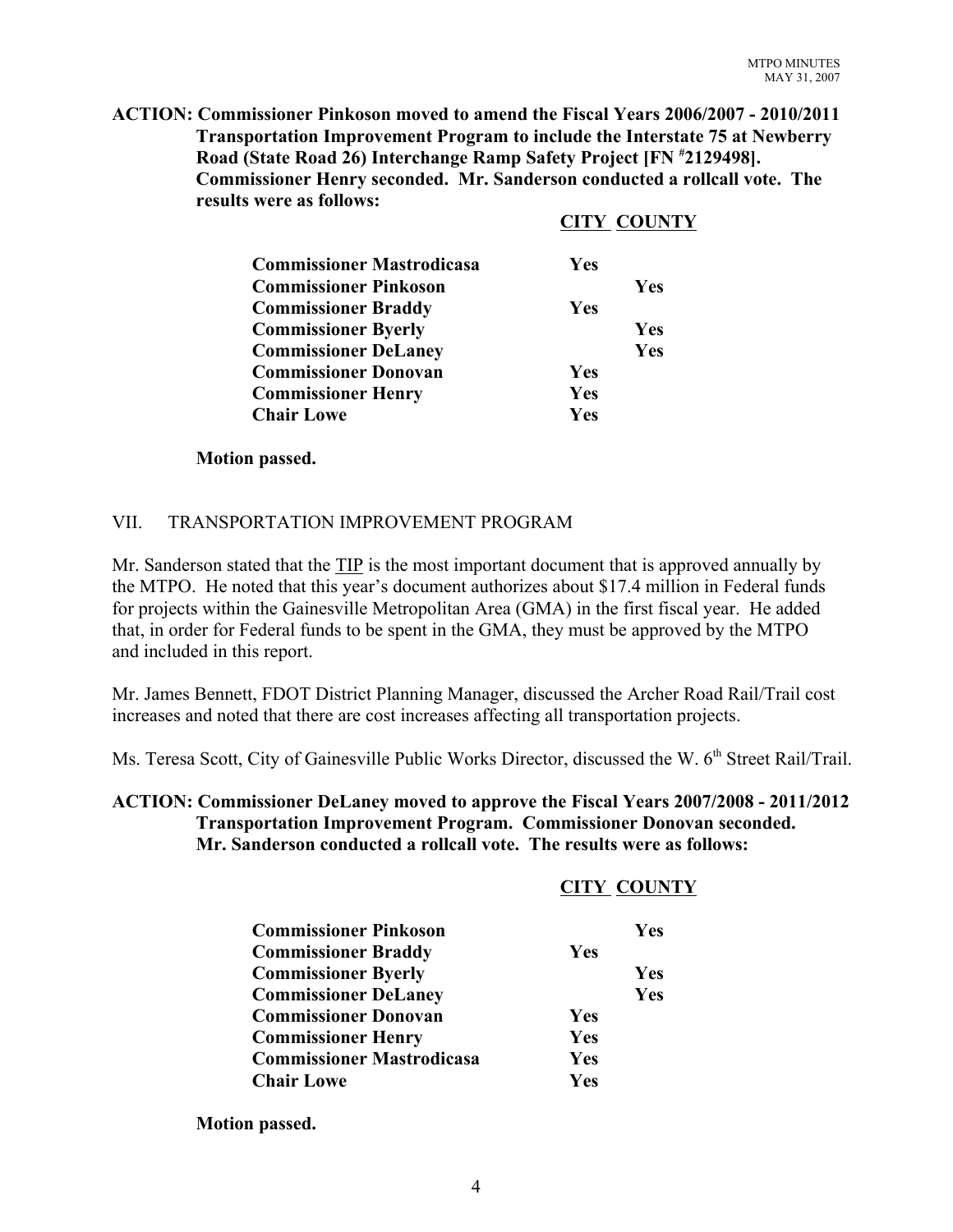#### VIII. UNFUNDED PROJECT PRIORITIES

Mr. Sanderson stated that, each year, the MTPO develops recommended transportation priorities for projects that are needed, but not currently funded. He said that this information is used by FDOT each fall to develop its Tentative Five Year Work Program. He discussed the draft Fiscal Years 2008/2009 - 2012/2013, List of Priority Projects document and answered questions.

Mr. Sanderson discussed Enhancement Priorities and Landscaping Priorities and answered questions.

Mr. Bennett and Ms. Karen Taulbee, FDOT Transportation Specialist, discussed the Main Street Landscaping Project and answered questions.

Mr. Sanderson discussed the Project, Development and Environment (PD&E) Study Priorities, Public Transportation Priorities, Right-Of-Way Priorities, Safe Routes to School Priorities and answered questions.

Mr. Michael Escalante, MTPO Senior Planner, noted that City of Gainesville staff was developing a third project for the Safe Routes to School Priorities funding category.

Mr. Sanderson discussed Safety Priorities, Strategic Intermodal System Priorities and Surface Transportation Program (STP) Priorities and answered questions. He noted that the Alachua County Transportation Disadvantaged Coordinating Board recommends that the purchase of paratransit vans be the first priority for STP funds.

Mr. Bennett discussed the MTPO's request to reallocated funding for paratransit vans in Table 9 Surface Transportation Program (STP) Priorities.

A member of the MTPO asked about the SE  $16<sup>th</sup>$  Avenue project priority.

Mr. Sanderson noted that it was the second priority in the adopted Cost Feasible Plan. He then discussed Traffic Operations Priorities and Transit Corridor Development Priorities and answered questions.

A member of the MTPO discussed his concerns with the draft Transit Corridor Development Priorities. He suggested reversing the priorities, noting the congestion on Newberry Road.

Mr. Bennett discussed the City of Alachua Transit service program. He noted that the service was operating at a lower level than anticipated.

It was a consensus of the MTPO that staff would provide the MTPO with ridership information for the City of Alachua and the City of Archer shuttles at the next MTPO meeting.

Mr. Sanderson discussed Transportation Disadvantaged Priorities and Transportation Regional Incentive Program (TRIP) Priorities and answered questions.

Mr. Bennett discussed the TRIP application for the Traffic Management System and answered questions. He noted that this project may be funded in phases.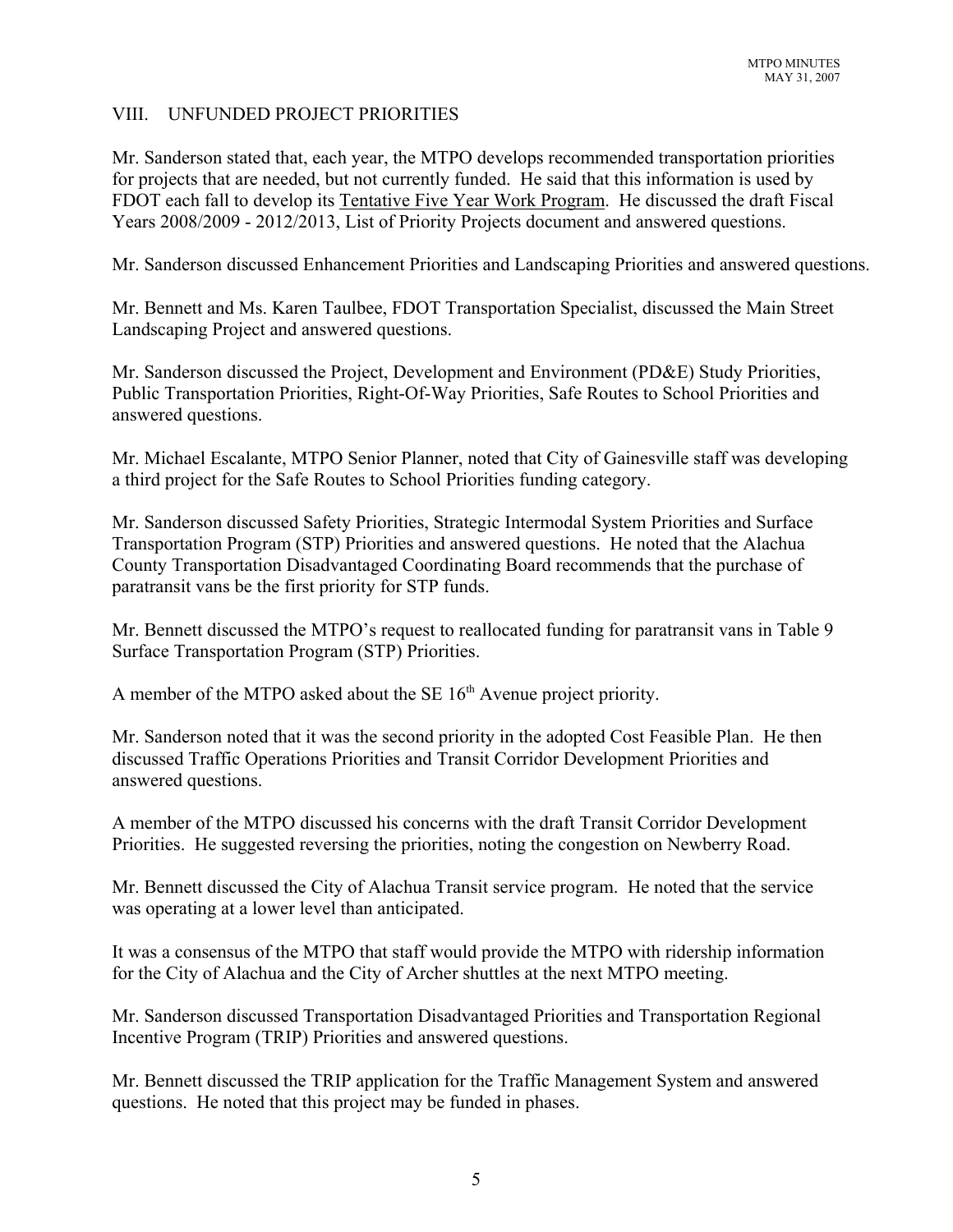#### **ACTION: Commissioner Byerly moved to:**

- **1. approve the Fiscal Years 2008/2009 2012/2013, List of Priority Projects document with:** 
	- **A. Table 9 Surface Transportation Program (STP) Priorities, including a request that funding programmed for lift-equipped van purchases for fiscal years 2010/2011 and 2011/2012 [FIN # 4048331] in the Tentative Work Program be reallocated to Priority # 1 Traffic Management System; and**
	- **B. Table 11 Transit Corridor Development Priorities with the reversal of Priority # 1 US 441 Employee Shuttle and Priority # 2 City of Newberry Express Bus Service; and**
- **2. request that the City of Alachua and its major employers attend the next MTPO meeting to discuss the City's transit service and future private sector financial participation.**

**Commissioner DeLaney seconded and moved to split the action to vote on Table 9 separately.**

#### **SPLIT ACTION PART ONE:**

**Commissioner Byerly moved to approve the Fiscal Years 2008/2009 - 2012/2013 List of Priority Projects Table 9 Surface Transportation Program (STP) Priorities, including a request that funding programmed for lift-equipped van purchases for fiscal years 2010/2011 and 2011/2012 [FIN # 4048331] in the Tentative Work Program be re allocated to Priority # 1 Traffic Management System. Commissioner DeLaney seconded; motion passed 8 to 1.**

#### **SPLIT ACTION PART TWO:**

**Commissioner Byerly moved to:**

- **1. approve the Fiscal Years 2008/2009 2012/2013 List of Priority Projects document with Table 11 Transit Corridor Development Priorities with the reversal of Priority # 1 US 441 Employee Shuttle and Priority # 2 City of Newberry Express Bus Service; and**
- **2. request that the City of Alachua and its major employers attend the next MTPO meeting to discuss the City's transit service and future private sector financial participation.**

**Commissioner DeLaney seconded; motion passed unanimously.**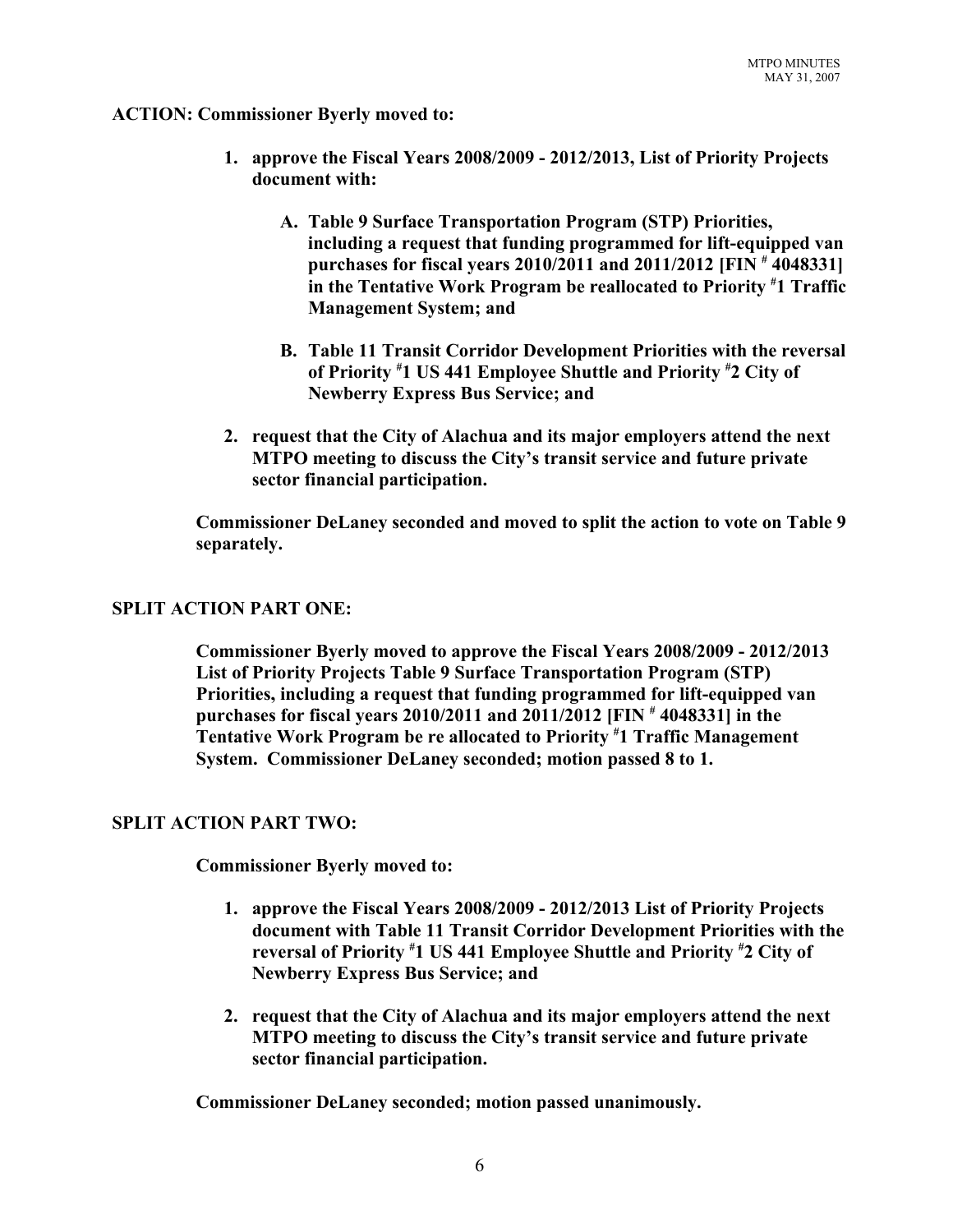#### IX. INTERSTATE 75 MASTER PLAN

Mr. Sanderson stated that the Florida Department of Transportation (FDOT) staff requested an opportunity to discuss the Interstate 75 Master Plan update.

Mr. Jordan Green, FDOT Project Manager, discussed the Interstate 75 Master Plan update and answered questions. He noted that there would be a public meeting on July  $17<sup>th</sup>$  at the Best Western Gateway Grand.

## **ACTION: Commissioner Byerly moved to request that the Florida Department of Transportation (FDOT), as part of its Interstate 75 Master Plan Study, investigate making modifications to improve the safety and efficiency of the northbound off-ramp movement at the Newberry Road (State Road 26) interchange by providing separate eastbound-only and westbound-only exit ramps. Mayor Hanrahan seconded; motion passed unanimously.**

#### X. NEXT MTPO MEETING

#### **It was a consensus of the MTPO to schedule its next meeting for August 9th.**

#### XI. COMMENTS

### A. MTPO MEMBER COMMENTS

A member of the MTPO stated that she had received concerns from citizens that the MTPO and its Advisory Committees have not received a presentation on Alachua County's *Future Transportation Connections* project.

Another member of the MTPO stated that he had also received similar comments. He noted that the Alachua County Commission voted to have the project presented to the MTPO and its Advisory Committees.

Mr. Ed Poppell, University of Florida Vice President for Finance and Administration, discussed the University's concern regarding the oak trees targeted for removal on SW  $2<sup>nd</sup>$  Avenue.

Mr. Bennett stated that FDOT is coordinating with Mr. Tom Workman, University of Florida Arborist, regarding the health of the trees in the SW 2<sup>nd</sup> Avenue corridor.

A member of the MTPO asked whether the City of Gainesville Arborist was involved.

Mr. Bennett stated that FDOT would include the City of Gainesville Arborist in its coordinated efforts.

A member of the MTPO discussed his concerns with FDOT's coordination.

Mr. Bennett stated that FDOT would report to the MTPO before any trees are cut.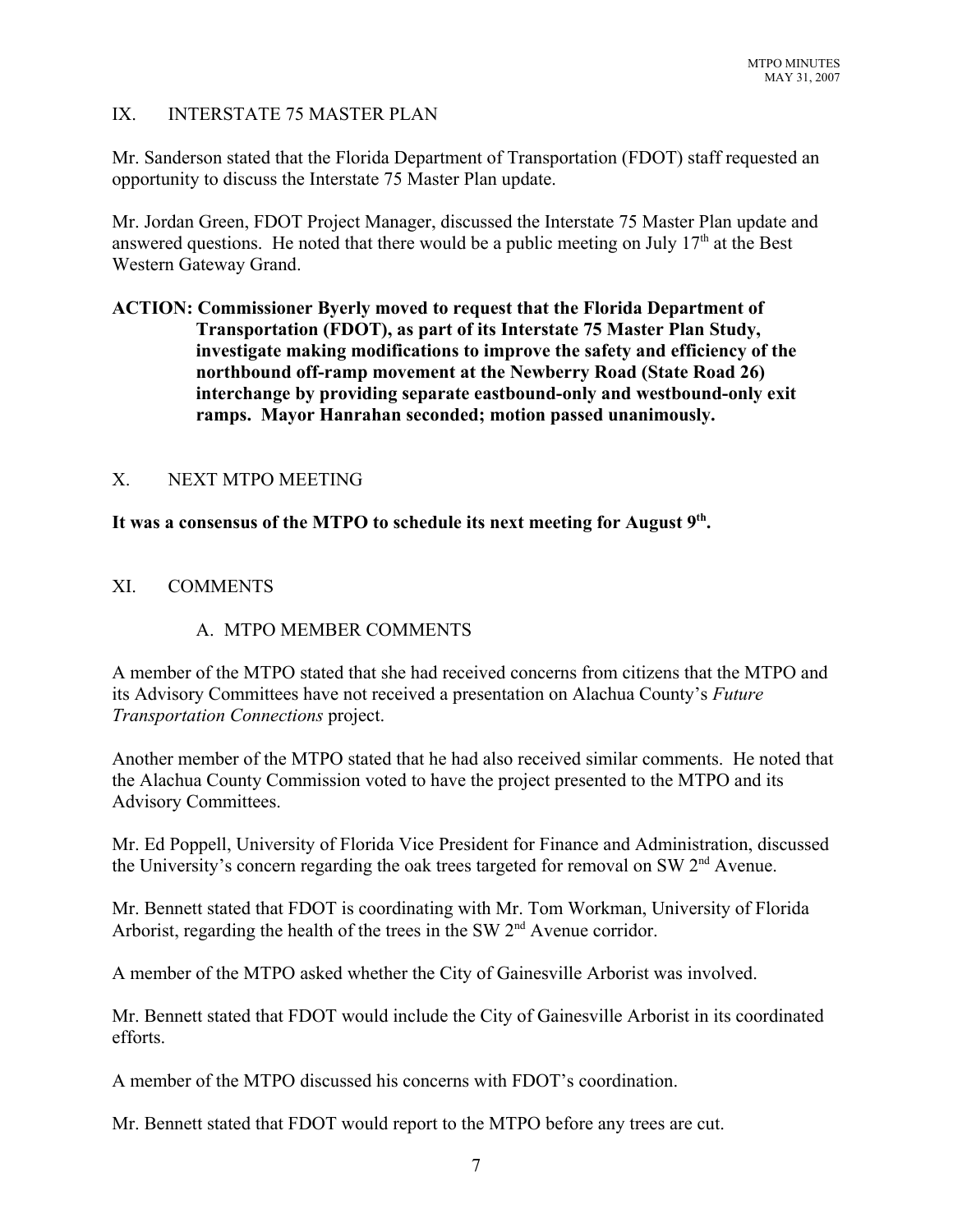A member of the MTPO noted that the SR 26A corridor received an award from the City Beautification Board.

A member of the MTPO asked whether FDOT staff has met with the Lake Forest Farms Homeowners Association yet.

Mr. Bennett stated that FDOT staff has met with the Homeowners Association, but the he did not know the results of the meeting.

# B. CITIZENS COMMENTS

Mr. Harry Burns stated he supported the I-75 Speed Study request and asked the MTPO to include a safety study in its request to FDOT because of the number of crashes.

Mr. Bennett stated that there is specific federal criteria for a speed study. He noted that the I-75 Master Plan Study would look at the safety in the corridor. He added that FDOT would need to know the limits of the speed study area.

# C. CHAIR'S REPORT

Mr. Sanderson announced that Mr. Brian Kanely, City of Gainesville Transportation Services Manager, was retiring after 34 years with the City of Gainesville. He added that Mr. Kanely had been very helpful to MTPO staff.

 $\mathcal{L}_\text{max}$  , and the contribution of the contribution of the contribution of the contribution of the contribution of the contribution of the contribution of the contribution of the contribution of the contribution of t

# ADJOURNMENT

Chair Lowe adjourned the meeting at 5:30 p.m.

Date Rick Bryant, Secretary/Treasurer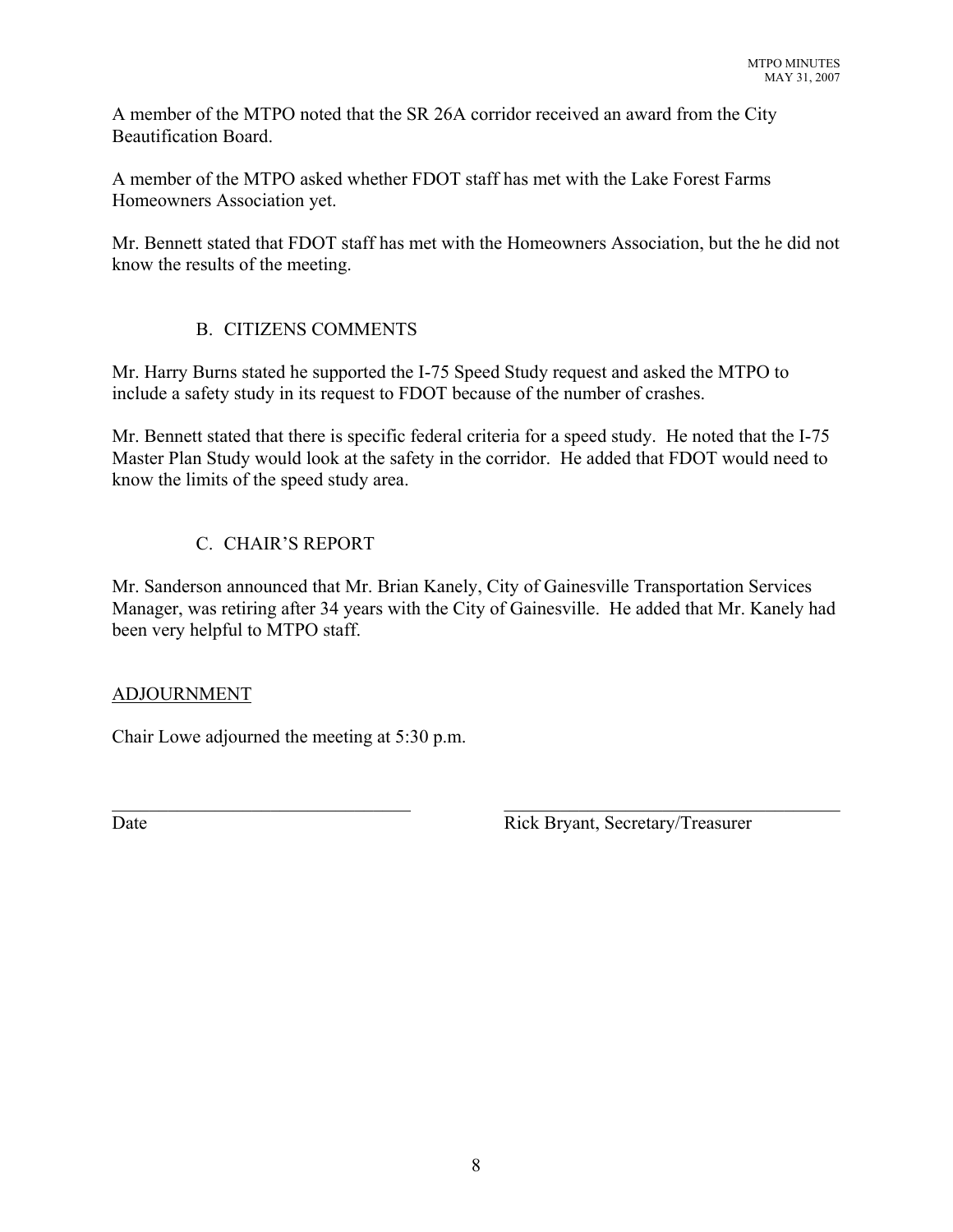## **EXHIBIT A**

#### **Interested Citizens Alachua County City of Gainesville**

Ruth Steiner

Kali Blount Michael Fay Russ Blackburn Jordan Green Harry Burns Richard Hedrick Jesus Gomez Imran Ghani Linda Dixon Randall Reid Debbie Leistner Karen Taulbee Sergio Quintana Stuart Pearson Cindy Smith Teresa Scott

#### **Florida Department of Transportation**

\* By telephone

 $*$  Provided written comments

T:\Mike\em07\mtpo\minutes\may31.wpd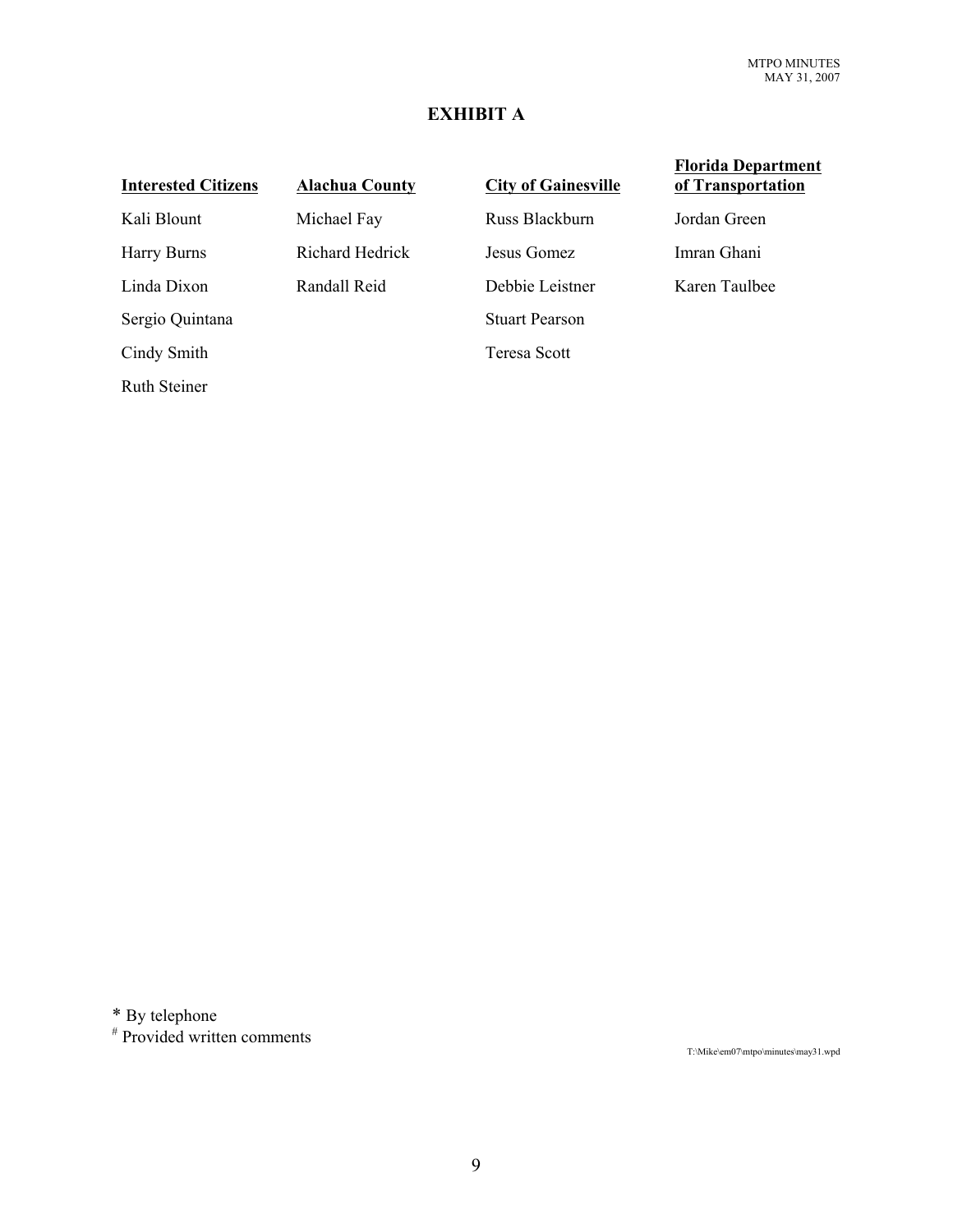### **EXHIBIT B**

# **YEAR 2025 COST FEASIBLE PLAN**

| <b>Priority</b> | <b>Needs Plan</b><br>Project | <b>Description</b>                                                                             | <b>Type Work</b>                                                                                                                                                                                                                                                                                                                    | <b>Funding</b><br><b>Allocated</b><br>[\$ millions] |
|-----------------|------------------------------|------------------------------------------------------------------------------------------------|-------------------------------------------------------------------------------------------------------------------------------------------------------------------------------------------------------------------------------------------------------------------------------------------------------------------------------------|-----------------------------------------------------|
| 1               | $ITS-1$                      | <b>Traffic Management System</b><br>AT: Systemwide                                             | Install modernized traffic control system                                                                                                                                                                                                                                                                                           | \$16.0                                              |
| $\overline{2}$  | E                            | $SE 16th$ Avenue<br>FM: Main Street<br>TO: Williston                                           | Widening the existing facility from two<br>to four lanes with instreet bikelanes                                                                                                                                                                                                                                                    | \$5.3\$                                             |
| $\overline{3}$  | V                            | SW 20 <sup>th</sup> Avenue<br>FM: SW 43rd Street<br>TO: SW 34 <sup>th</sup> Street             | Reconstruction of existing two-lane<br>facility to include missing sidewalks,<br>center turnlanes, raised medians, bus<br>bays and transit 'super stops'                                                                                                                                                                            | \$12.0                                              |
| 4               | G                            | NW 34 <sup>th</sup> Street<br>FM: NW 16 <sup>th</sup> Avenue<br>TO: NW 13 <sup>th</sup> Street | Construction of center turnlanes along<br>this facility                                                                                                                                                                                                                                                                             | \$1.8                                               |
| 5               | Y                            | Depot Avenue<br>FM: SW 13 <sup>th</sup> Street<br>TO: Williston Road                           | Reconstruction of existing two-lane<br>facility.<br>Total estimated cost is \$15.8 million, of<br>which \$4.8 million is federally funded.                                                                                                                                                                                          | \$3.4                                               |
| 6               | $\overline{F}$               | Archer Road/SW 16 <sup>th</sup> Avenue                                                         | Construction of intersection<br>modifications at Archer Road / SW 16 <sup>th</sup><br>Avenue and Archer Road / Gale<br>Lemerand Drive, including restricted<br>access on a portion of Archer Road and<br>new north-south road connection<br>between Archer Road and SW 16th<br>Avenue with associated intersection<br>modifications | $$8.2*$                                             |

\* These funds do not include the costs for restricted access modifications on a portion of Archer Road between SW 16<sup>th</sup> Avenue and Gale Lemerand Drive.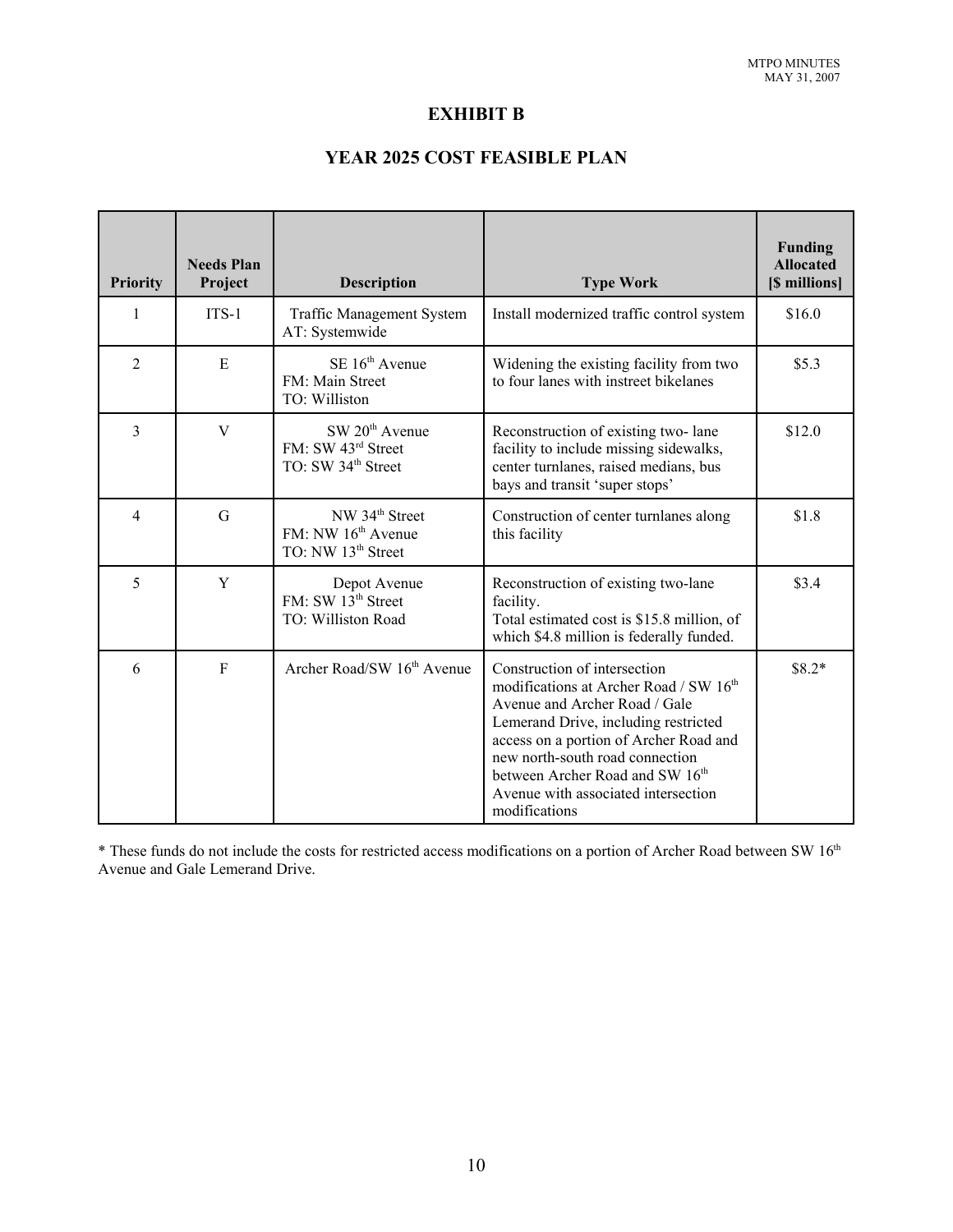

#### **CONSENT AGENDA METROPOLITAN TRANSPORTATION PLANNING ORGANIZATION FOR THE GAINESVILLE URBANIZED AREA**

**Jack Durrance Auditorium Thursday, 3:00 p.m.** Alachua County Administration Building May 31, 2007 **Gainesville, Florida**

#### **STAFF RECOMMENDATION**

#### **Page #** CA. 1 MTPO Minutes- April 12, 2007 **APPROVE MINUTES**

This set of MTPO minutes is ready for review

**Page # 21 CA. 2 Interstate 75 Speed Study APPROVE STAFF RECOMMENDATION**

> If this consent agenda item is approved, the MTPO will request that FDOT conduct a speed study on Interstate 75 in the Gainesville area

#### **Page # 23 CA. 3 MTPO Mast Arm Policy- Proposed Revisions APPROVE JOINT**

# **RECOMMENDATION**

The MTPO is being asked to approve a revision to its *MTPO Urban Design Policy Manual* concerning the construction of mast arm traffic signals

**Page # 27 CA. 4 Traffic Signal at Main Street and N. 53rd APPROVE JOINT Avenue- Vertical Signal Heads RECOMMENDATION** 

The MTPO is being asked to approve the use of vertical signal heads at this location

**Page # 31 CA. 5 Archer Braid Contract Extension APPROVE EXTENSION**

> This contract with the Community Design Center expires on June 30 and needs to be extended to September 30